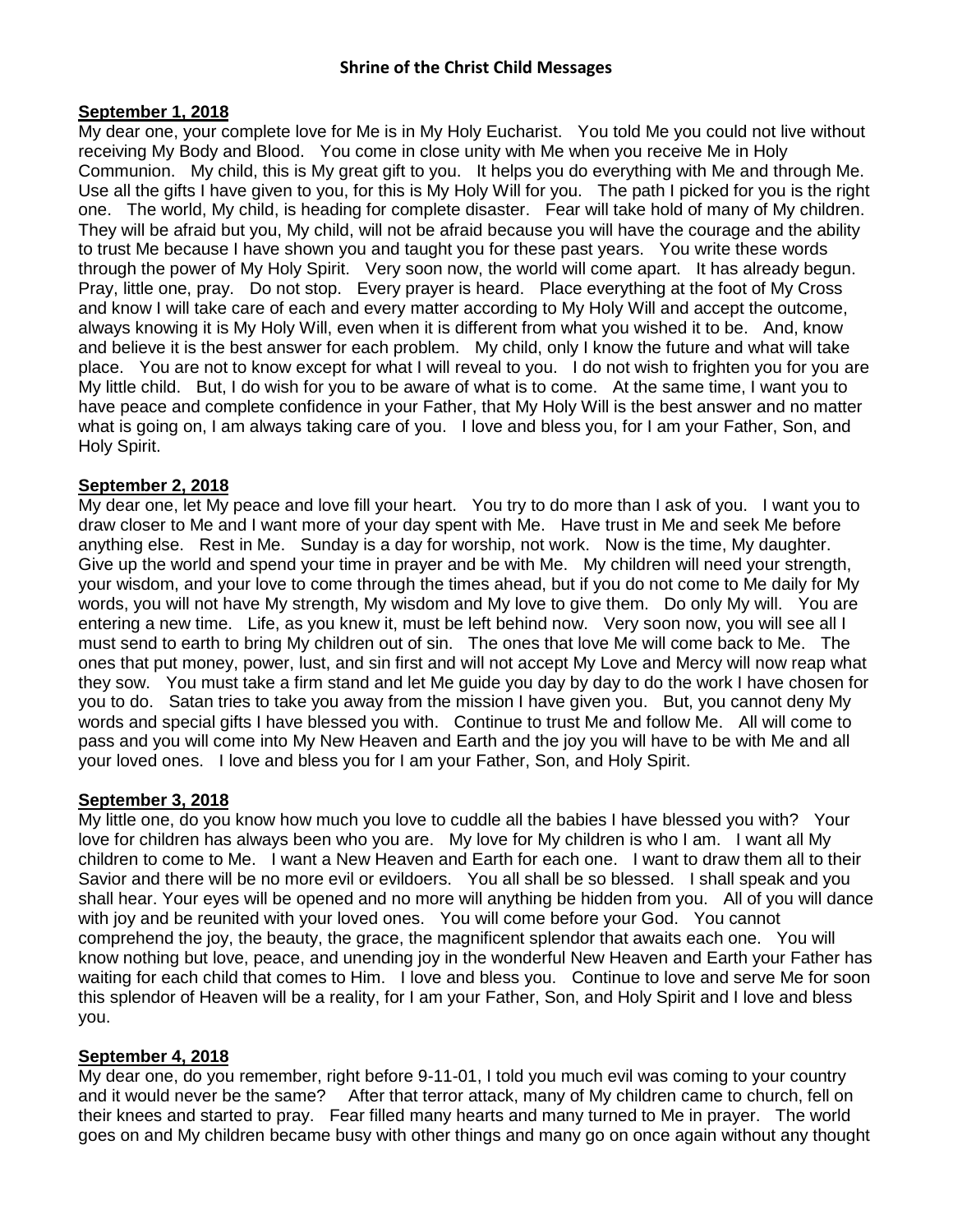of Me. Soon, my child, much evil is coming once again and My children will wonder what happened and when things settle down once more, they will go right back to the world. I am calling all My children to listen to Me. It is time to believe and do what I have prepared you to do. Your preparation is distinguishing between what the world is saying and what I am saying. Read My Commandments so they become engrained in your heart. Sin is still sin. Corruption has even spread into My Holy Church. The world tells My children everything is ok as long as it makes you happy. Jesus will forgive you of everything. Wrong. I will forgive you if you come and seek forgiveness in Confession with an open heart but when I forgive, I also tell you to sin no more! I am a God of love and forgiveness and Mercy but I am also a God of Justice. Prepare, My children, your hearts, your souls, and your minds. Listen to Me. Do not believe in satan's lies. Follow Me. Read the signs I am giving you. Wake up and prepare. Time is running out. Avoid all sin. Come to Me and repent. My ways and truth are the path that leads to Heaven. Look around you and see all that is going on. Can you not see the words of Scripture being fulfilled? Can you not see all the messages My Holy Mother has given to Her children at all the places? She has come to warn you of these times and tell you to pray, pray, pray and come back to Her Son. My child, go back in your mind and remember all the holy places I brought you to visit and realize this was My plan for you to prepare you for these times. I gave so many blessings. You went all over the world and saw so many special places; where I was born, the house I was raised in, the Holy Land, all the places I lived and you, My child, walked where I did. You saw where I died on My Cross for all of God's children. And, you sat in My tomb. You always loved My Mother so I brought you to Medjugorje. You spent a day with Father Jozo. How he blessed you. You went to a refugee camp. I wanted you to see what war does to My children with your own eyes. I took you to Garabandal many times and you remember all the messages given by My Mother to Her children. Conchita told you herself she was given the date of the Great Miracle and it would be in her lifetime and you are about the same age. She said you would not be young anymore but you would not be very old or in a nursing home yet. I took you to Guadalupe, the miracle there of the tilma. Roses fell out miraculously and a life-size image of Mother Mary was left imprinted on the tilma. You went to Japan and saw the statue of Mother crying tears over abortion. I took you to Venezuela to meet Marie Esperanza and you saw My Holy Eucharist bleed. She gave you a picture of Me that she carried with her at all times. She prayed and healed your daughter. I took you to San Giovanni and who took your hand and walked you around and showed you everything? Why? Because you love Padre Pio. We would be up all night for you to remember all I have done for you in these past years but why(?), My child, to prepare you for now; to give you strength and courage to come through the days you are now living in, to do My Holy Will and to be able to help My children. I love and bless you for I am your God and Father, your Savior Jesus, and the Holy Spirit.

# **September 6, 2018**

My Dear One, everything you do each day should be in preparation for the glorious life that awaits all My children. Eternal life with Me is what all My children should be living for. Life, My child, is so very short. Why do My children go on each day worried about only worldly things and trying so hard to make more money to buy things they don't need in the first place? My children need to come to Me and ask My Holy Spirit to fill your hearts with holy gifts. If only My children would ask Me to assist them with the trials of life, I will help them fulfill their duties in this state of life and I will help them do what is right. I will be their strength in their weakness and assist them to live a holy life. I want you to love everyone and hurt no one in any way and be able to sincerely forgive anyone who has hurt you. I want to fill each heart with My precious love to give to others. At Baptism, each child received My Holy Spirit. Each child of Mine is a temple and I wish to dwell within them. When My children put others before themselves and have charity, they live a holy life and I dwell within them. When My children are tempted by the devil, they must call on Me and know they have the gifts of My Holy Spirit from Confirmation and they need to use them. I want My children to realize the times they are living in and pray and make Me a reality in their life and go to Confession and make themselves ready, for I am coming soon to each one. Do not waste the little time you have left. As someone would clean their house because company was coming and they would not want them to see a mess; is it not more important to clean your soul and live your life as if I was right next to you each and every moment,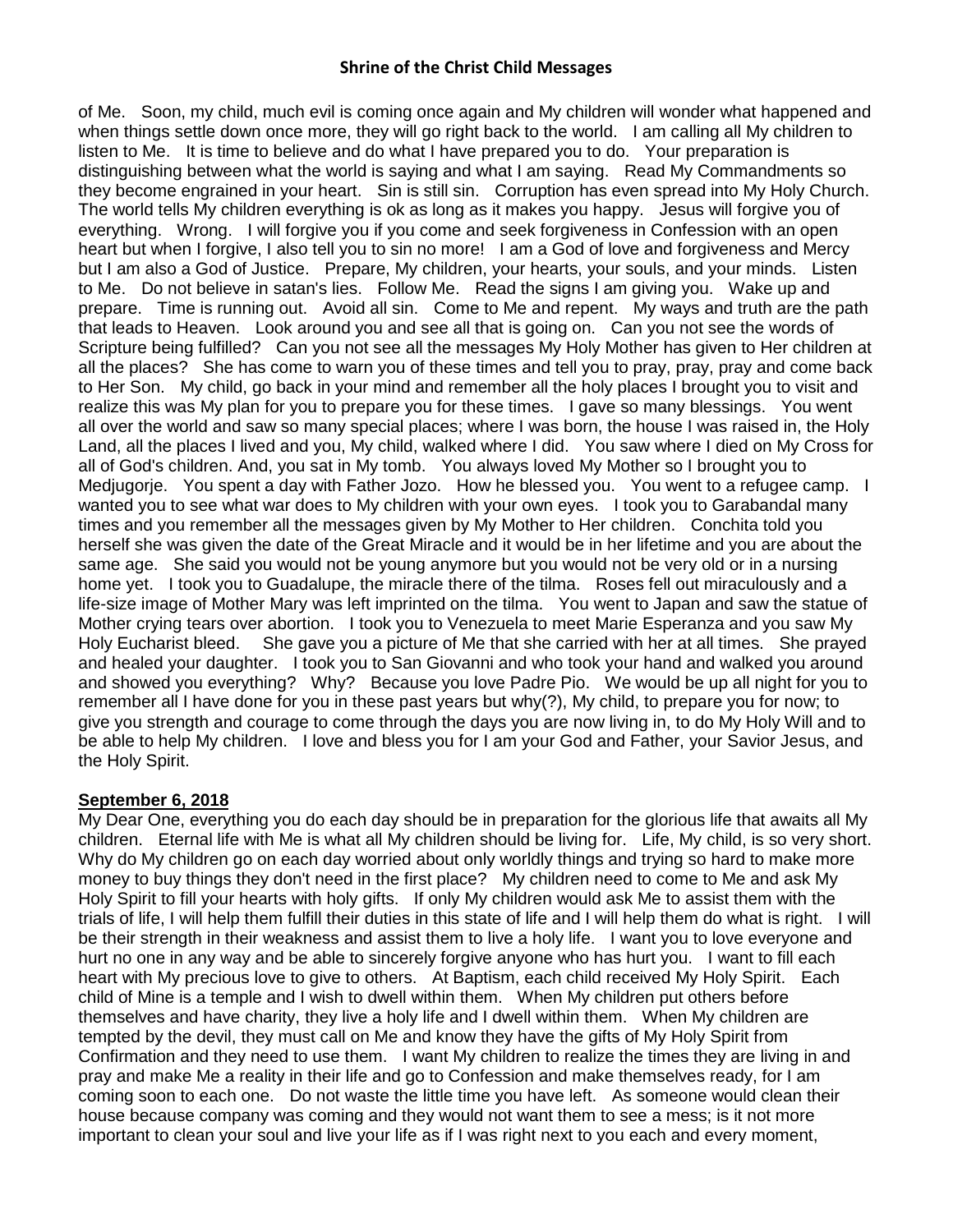because I am and I am calling you now to make yourselves ready and My Holy Spirit will assist you to live a holy life now, so you will have eternal life with Me forever. I love and bless you for I am your Father, Son, and Holy Spirit.

### **September 7, 2018**

My little one, do you see how quickly the years fled by? The days are passing so quickly and the hour grows late. How quickly all is coming to an end. It is time for preparation and yet most people in the world pay no attention. I have been sending many signs; the events that are taking place to fulfill Scripture. God, your Father, must bring His justice. Satan is always working to deceive and trick My children. You must always be on guard, but remember, he is powerless against true love and your God is true love. He will never have the power of God. You are in a spiritual battle and you must rely on Me in these most serious times and pray and trust in Me. Receive your strength in My Holy Eucharist and remember My remnant Church will survive, child, and be able to greet Me when I come again. Even though the danger will be great, believe you are protected by My Mother and Her Holy Angels. The beginning of tribulation in your country is here. All will suffer but keep your peace, knowing I am with you. I bless you, Father, Son, and Holy Spirit.

#### **September 8, 2018**

My dear one, pray and tell My children it is now time to detach yourself from all earthly things and put your God first. All things must be for your God now. We must pray to be purged from all sin and allow our God and Father to work in us as He Wills. Tell My children to pray to know what God wants. We must realize that earth is a place of sufferings and tests and we must carry our cross without complaint. We should rise above earthly things and abandon ourselves to God's Will. We should desire what Jesus Wills and let Him take over our hearts and give up self-love for His love. Take each day and offer all you do and say. Ask Me to live in you and be Me to others, for I need each one to love each other as I do. Tell others of your faith and why you believe in your holy Catholic Faith and why you believe in My True Presence in My Holy Eucharist and why being able to receive Me means so much to you. For I am coming soon as your Jesus of Love and Mercy and My children will need the help and love of My faithful ones who already have My gifts of My Holy Catholic Faith. I love and bless you for I am your Father, Son, and Holy Spirit.

### **September 9, 2018**

My little one, do you realize My little ones who believe in Me and their Holy Faith will be the ones in My Remnant Church and you will form a Eucharist community seeking to make Jesus the Lord of your lives? You are My children who believe in My Real Presence in My Holy Eucharist. My little children must have childlike faith. Your Holy Mass is not only a sacrifice, it is a Sacrament. It is through a Holy Mass you receive My Body and Blood. It is truly Me, your Jesus, that you receive in Holy Communion. Did I not promise you, he who eats My Flesh and drinks My Blood will have eternal life with Me? When a non-Catholic asks you if you are saved or if you know Jesus, there is no closer union with Me than to receive Me in My Holy Eucharist and Christ is living in you. For your whole life, you could attend Holy Mass and receive Me. My child, how will you feel if I am no longer in your Church and My gift of Myself is no longer there? The last heresy is the denial of My Real Presence. It will be My Remnant communities who will believe in My Real Presence and Perpetual Adoration of the Blessed Sacrament. I will always be with you and send you My true holy Priests so you will have a true Holy Mass. For it is My Holy Spirit leading My true believers to form My Remnant Church. I love and bless you for I am your Father, Son, and Holy Spirit.

### **September 10, 2018**

My dear one, today I want to speak to you about My Divine Mercy. Do you realize, My child, I told Sister Faustina in 1931, that I promise the soul that will look upon My image of Me as the Merciful Christ as I appeared to her and venerate My picture of Jesus of Mercy, that soul will not perish? Do you understand what a gift this is to My little ones who pray My Chaplet of Divine Mercy and venerate My picture, will receive this gift. I told her, I am all Love and Mercy and a soul that trusts in Me is very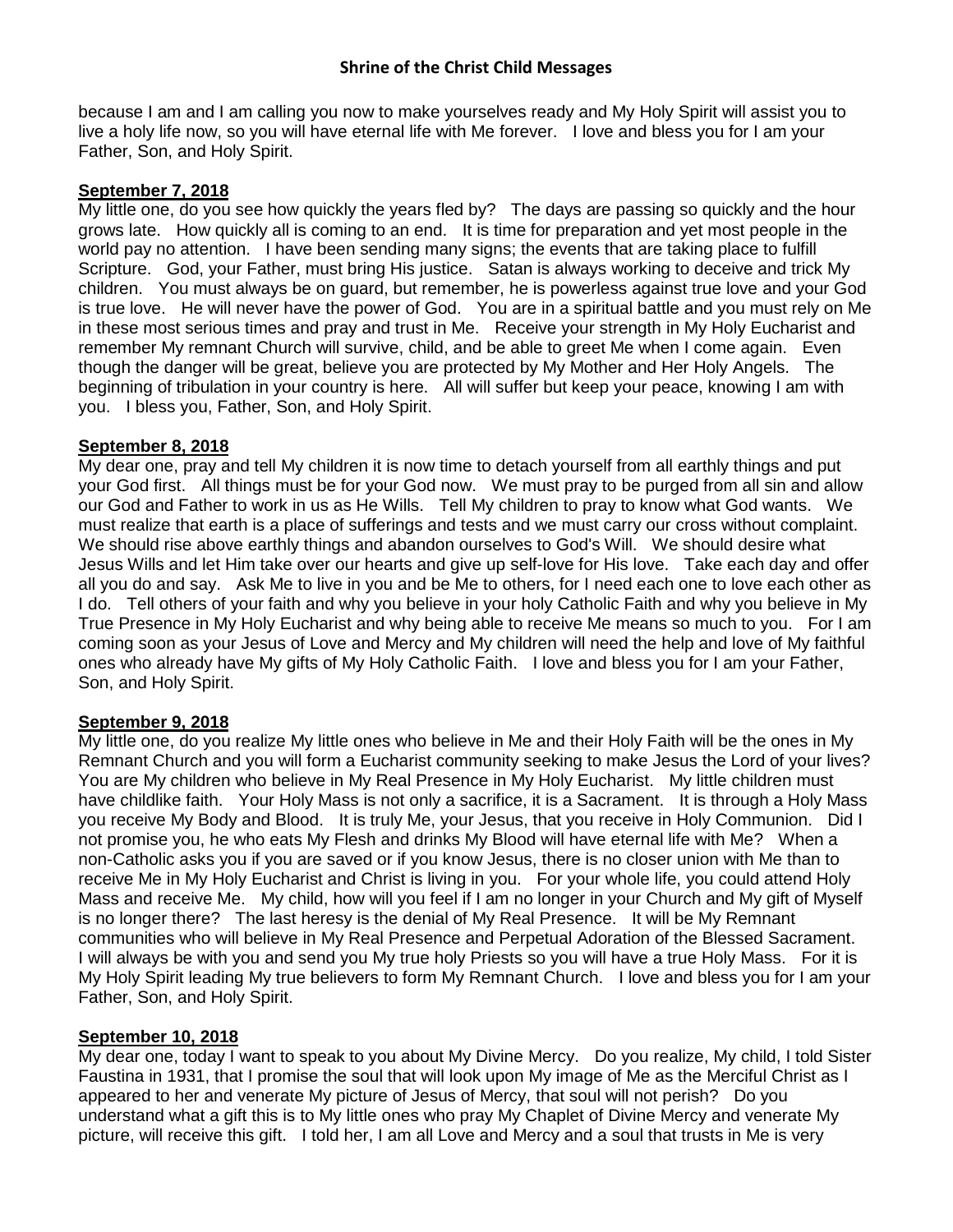happy because I Myself will take care of them. My Mercy is so much greater than any sin, no matter how scarlet. My Holy Mother told St. Faustina, "I gave the Savior to the world, speak of His great Mercy and prepare the world for His coming". This is the time to tell My children to call on Me and ask for My gift of Divine Mercy, pray the chaplet each day at 3 o'clock and receive this gift of My Divine Mercy. When I come as your Jesus of Love and Mercy, you will be given the gift of illumination. You will recognize your sins but you will also know how much I love each one of you. It is Me, Jesus Christ, who will save you. You will see yourself as God the Father sees you. Repent and receive My Mercy! You are to prepare for this awesome event now for I will be coming soon as your Jesus of Love and Mercy. Make yourself ready now, My dear ones. Time is running out. I give you these words from My Heart because I love each one of you so very much. I love and bless you for I am your Jesus of Love and Mercy.

## **September 11, 2018**

My dear one, your days seem to be passing faster and faster because they are. Since you are living in these evil times, I am making time speed up. You must rest in Me, My child, forgetting about the worries of the world. Focus on Me and talk to Me and let Me give you My peace. Take each day as a journey with Me. As you focus on Me, you are being transformed into the one I created you to be. You will strengthen your faith and I will fill you with My peace and you will be able to share My love and peace with every child I send to you. If you trust in Me and spend time with Me, the outside world and all of the evil going on around you, will slip away from you and you can relax and enjoy each moment. Your main focus should be staying close to Me. My plans are to prosper you. Walk with Me. Walk away from the world and I will guide you through each day. Be happy, for eternal ecstasy awaits you. I love and bless you for I am your Father, Son, and Holy Spirit.

## **September 12, 2018**

My dear one, when My children call you for prayer, I am grateful that you take your time and let My Holy Spirit give you words to help them. Many of My children are afraid of life and cannot face the unknown. Some are afraid to enjoy each day because they are afraid of the future and fear any new experience. In Scripture, it tells My children, don't worry about tomorrow, live today, tomorrow will have its own worries. Tell My children, I am with them today and will always be there each day. Some of My children fear death because of the unknown. They sense nothing but darkness. Little one, one minute you are on earth and the very next minute you are brought to be next to Me and the welcoming of all your loved ones that have come home before you. My daughter, all your life, you have never had fear. You have gone many places and always knew I was with you. The doctors told you when (name withheld) was born, that you almost died but I came with My Holy Mother and you saw us both. I told you that you could not come with Me yet because I had much work for you to do and you had complete peace. A few years later, you prayed for Me to send you another baby and you were not afraid even after all you went through. You said, "If God My Father, gives me another child, He will take care of me." You have been told of what's to come soon and when storms come, you pray and have complete peace, for you really trust in Me. Fear, My child, to live or die is very hard to live with. My children must trust in Me. Tell My children My message of hope that no matter how bad life may be on earth, I lovingly erase all memory of pain and loss. When you enter My New Heaven and Earth, you will have nothing but perfect love, perfect peace, and perfect happiness forever. Is that not worth looking forward to? So, live each day without fear. Focus on Me and My love for each one and let all worry fall away from you. Look forward to all to come. I love you, for I am your Father, Son, and Holy Spirit.

# **September 13, 2018**

My dear child, I hear your prayers for the people who about to have hurricanes. You are seeing homes destroyed by storms, earthquakes, fires, tornadoes, water, and natural disasters. They are happening with more frequency. I told you these events would take place and you are seeing this fulfilled. Soon, many will be stripped of their comforts and realize how fragile their lives are. Look at the truth, your weather is a chastisement. Already, you have seen increased prices for your food. You have been blessed and grown accustomed to many comforts. Pray for My children who have had their homes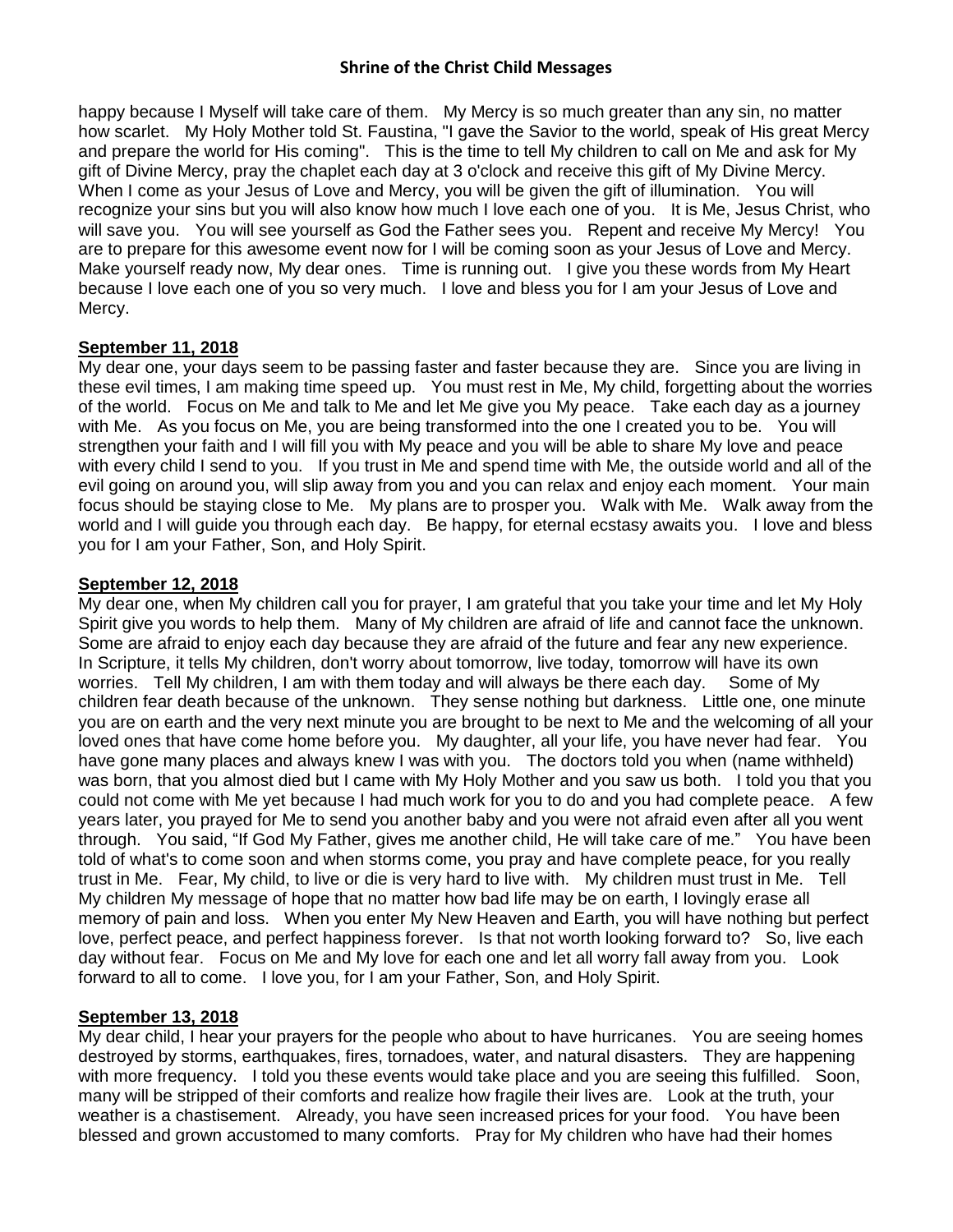taken away. As the tribulation becomes more intense, you are to pray and trust in Me for you will understand how hard it will be to live without the comforts you are used to. You are My faithful remnant and you will be tested. The false Pope will mislead many to follow the Anti-Christ and the schismatic church will take over your church. And, My children will have to choose between Me or the Anti-Christ. You will have to have underground Mass. I will send My Angels and you will have My Real Presence. I will be with you. Have faith in My protection, for I am your Father, Son, and Holy Spirit.

### **September 14, 2018**

My dear one, please tell My children once more to go and take advantage of My Sacrament of Reconciliation for each one must take responsibility for their own sins. You must stop sin in your lives now. The guilt of your sin is removed by absolution in Confession. I am coming soon as your Jesus of Love and Mercy. Be alert, be ready, for I love each one and I want the cleansing of your souls. Satan wants to take you away from Me and My plan is for your salvation. When I come to each one, you will realize how precious you are to Me and any sin that is left on your soul at the time, will make you unhappy because when you realize how much I love you, it will be out of love that you will never want to sin again or to offend Me in any way. By going to Confession often, your soul will be beautiful and full of grace and ready for Me to come to you. Time, My children, is running out. Go now, be ready, for I am your Jesus of Love and Mercy and I bless you, in the name of the Father, Son, and Holy Spirit.

### **September 15, 2018**

Little one, I want all My children to have peace and joy. Please tell them to live life today to the fullest even though many have troubles and problems. My children must remember and know that I am in control and they have nothing to fear. My children need to come to Me and feel My Presence and come to Adoration and be with Me and I will take away all worries and fears. I will wipe away every tear and My Promise is, soon there will be no more death or mourning or crying or pain, only My love, joy and peace and all My children who give Me their 'Yes' will come to Me and enter My New Heaven and Earth I have waiting for them. You cannot imagine how wonderful this will be. I bless you in the name of the Father, Son, and Holy Spirit.

### **September 16, 2018**

My dear one, thank you for your 'Yes' to have My son, (name withheld) visit you. I am sending him to confirm many things I have told you. I understand it is not easy on you to pray with so many of My children and open your place to so many. As soon as (name withheld) leaves (name withheld) is also coming. He will bring many blessings to all My children. Do not worry. Everything will work out for this is My Holy Will for both of them to come. Time, My child, is very, very short now. I will send the help you will need to be ready for My sons to come. I will send special words to you through (name withheld). I want you to keep this with you, for you will need to re-read the words to come through the times ahead of you and confirmation of My words to you will help you help all My children whom I am sending you. (Name withheld) will give you a special healing which you are also in need of, for My child, your mission is a calling from Me and your love for My children is My love. Lately I have sent many of My children to you. You do not realize how much each one received, for it is My Holy Spirit that works through you and you are doing My Holy and Divine Will for you. I bless you and give you the strength and courage to continue your mission. I am always with you, for I am your Father, Son, and Holy Spirit.

### **September 17, 2018**

My dear one, continue your detachment from earthly things; practice praying, penance, and dying to self. Do you realize, little one, as soon as a soul becomes dead to the world and comes to Me in prayer and does penance and gives themselves over to My Holy Will, it becomes so beautiful. Your heart and mind worry more about a spiritual life and your soul becomes most important to you. You become closer and closer to Me and you start to imagine what Heaven is really like. You realize life is so very short and all that matters is eternal life with your God and father. You feel My Presence with you at all times. You know My Holy Angels are all around you and you know the Holy Saints I send to you. Continue on this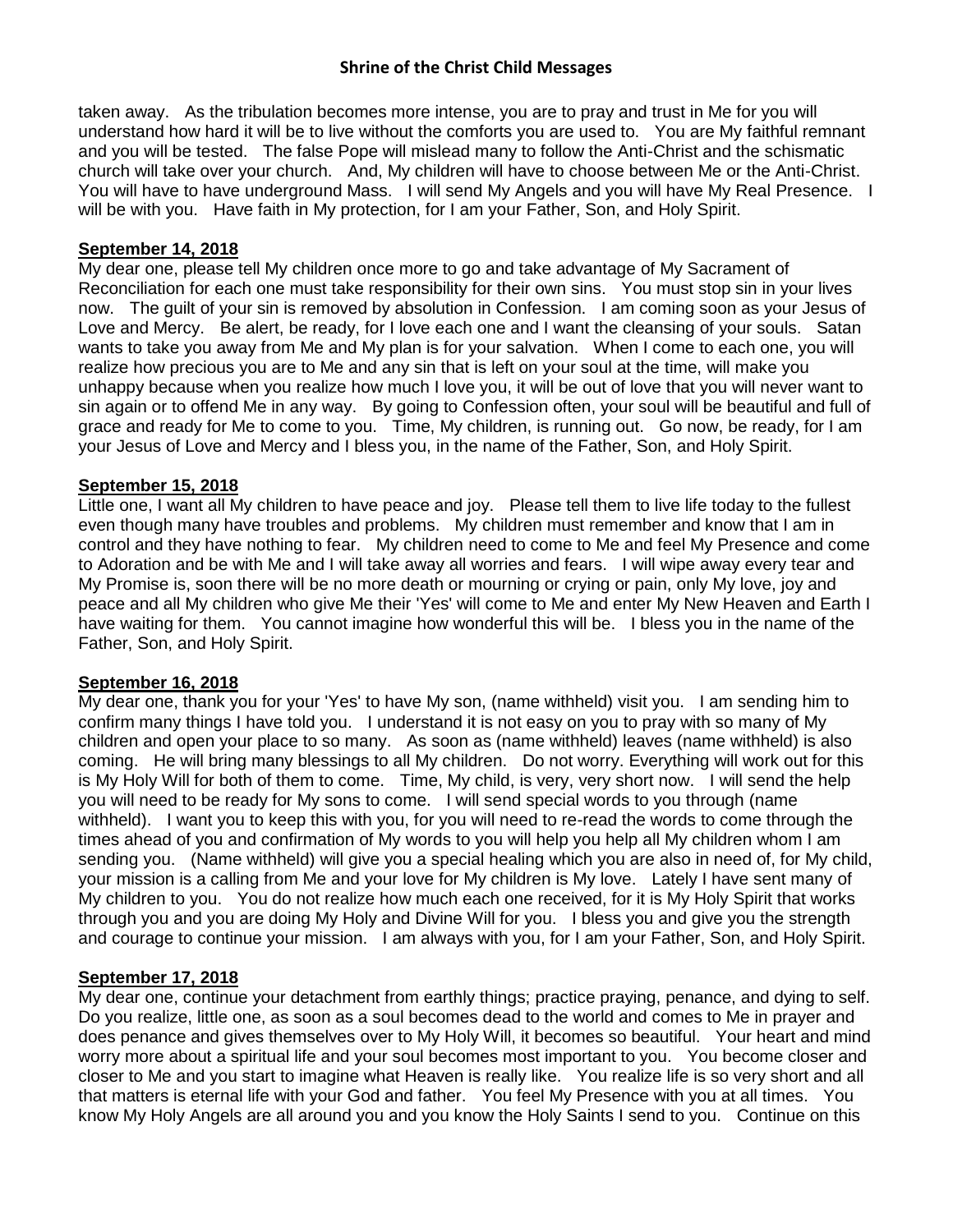path, My child, for I am holding your hand and you are walking and talking with Me. I love and bless you for you are Mine and I am your Father, Son, and Holy Spirit.

# **September 18, 2018**

My little one, tell My children to prepare for My coming. So few realize how close I am. Why do My children not realize what is happening in the world? Never before have My children accepted sin so much into their lives. Your governments force My children to accept sin as their law. This is why the chastisement must come upon them. Satan wants to destroy the earth and My children. His power comes from your sins. Abortion is the cause of this. My little innocent ones are destroyed and so few care. Look around you; war is everywhere. Even My Holy Church is against their God because now, so many liberal Cardinals and Bishops surround your Pope. They want to accept homosexuality, living together outside marriage, and divorce into My Church. My laws have not changed. Sin is still sin. Do not allow the world to influence you and take you away from Me. Tell all My children to look at their lives and find where they are weak and fight to remove what leads them into sin. There are so many things; greed, lust, internet, anger, unforgiveness. Look into yourselves, into your hearts. It is so easy to hurt others by gossip. Think, My children, before you speak. Come to Me. Follow Me. The only way is to love. Remember, I am your God and I will forgive you if you seek forgiveness with your heart, for I love My children and I am calling each one back to Me. Love one another as I do. Prepare, My children. Prepare yourself, your soul, for My coming for I want all My children I created to be with Me forever in Paradise. I love and bless you, for I am your Father, Son, and Holy Spirit.

# **September 19, 2018**

My dear ones, gathered together to pray - I come to you today as your Christ Child. I love each one of you so very much. I know each one of you and remember you as a small child. Children are all so beautiful and innocent. They believe in what they see and grow into adults in a short period of time. Remember when each one of you were little? Do you remember your First Confession, how you wondered what you would tell your priest? You were even a little afraid. You wanted Father to know you were a good little boy or girl. You were excited to receive Me for the first time. How sweet and little you were, so pure. Life was all joy and full of happiness. My dear ones, love Me and come to Me as you did when you were a child, for to Me, you still are My little children. Life is a journey, to get to love Me, know Me, and serve Me. When you come to Me, small and humble, you let Me fill you with My love. You still believe and understand your Holy Catholic Church. Little children are open to love and kindness. That is what all children need, to know they are loved and accepted. Your faith is rooted deep within your heart. You love Me because you know I died on My Holy Cross for you so you could be forgiven for our sins and spend eternal life with Me. Little ones, believe as small children once again. Do not fear anything. What does a small child have to fear if they have a father and mother who loves them. You have a Father who loves you and wants you to come to Him and He has His Kingdom waiting for each one to be with Him forever, to have complete love, joy, and peace. So, come to My Cross and lay all burdens down before Me and know you are in My Hands and I will always do what is best for each one, for I am your Father, Son, and Holy Spirit.

### **September 20, 2018**

My dear one, you can see the disasters of nature and decay of the earth. The spiritual war has begun. The one world government is in total control of many countries now. Floods and fires, earthquakes and one storm after another continues to happen. Do My children not understand the fulfillment of Fatima is about to take place? My children will not listen or repent. Satan has taken over so many of My children's minds and hearts. My children are suffering all over the world. I have come so many times all over the world to tell My children of the terrible and horrible chastisement to come. I have told My dear children to pray, pray, pray. A warning will take place soon and God, your Father, will give everyone a chance to choose him or the evil one. Pray now, My children, for the ones that refuse to listen. There is little time left. Open your hearts, let God's love fill you, open your minds, and listen to His words of Scripture that you are living now. Open your souls and run to Confession. Receive forgiveness and wash yourselves clean. Be ready to face the One who created you and loves you.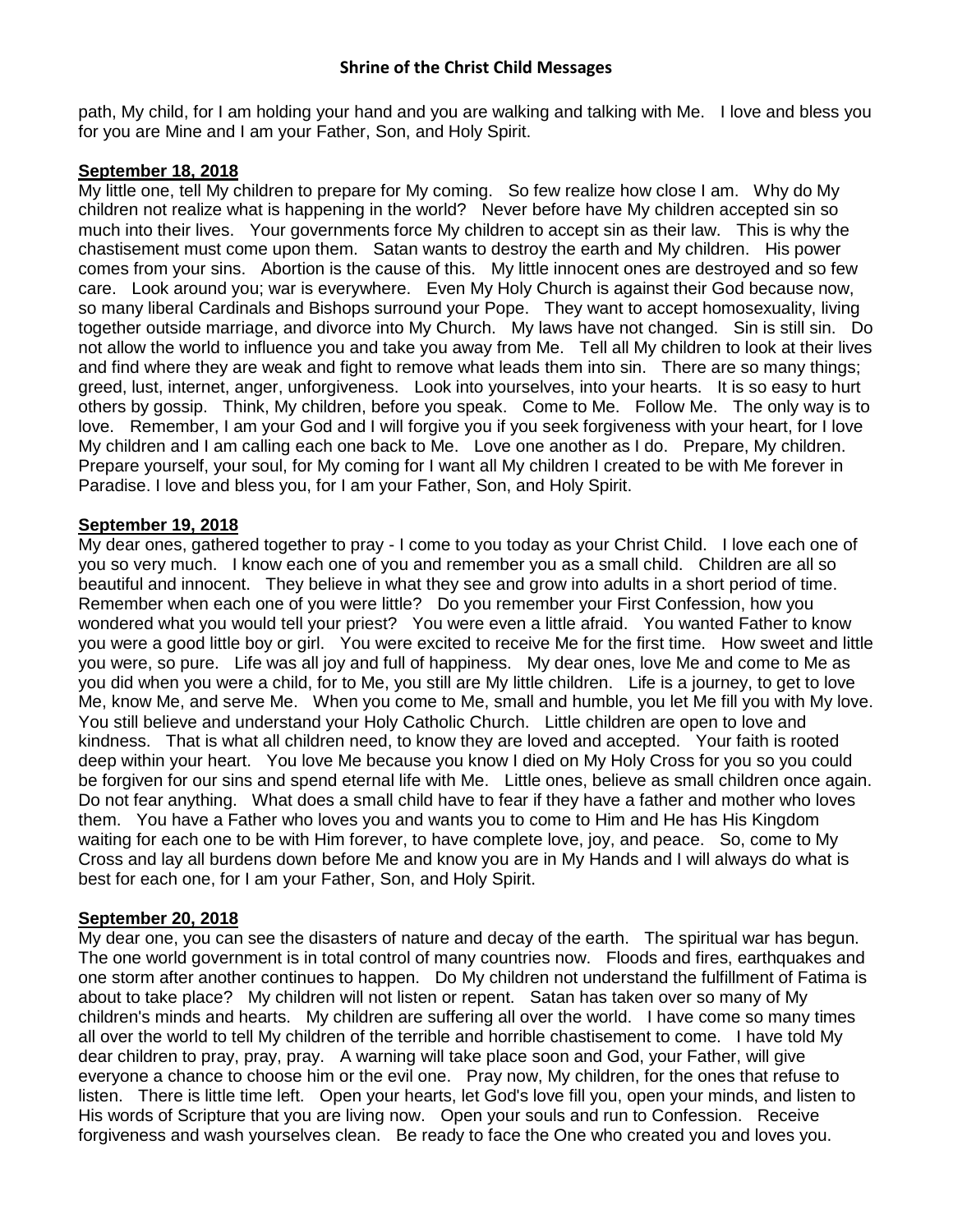Tell My children, if you give sincere repentance, you will receive love and mercy no matter what evil you have committed; a beautiful gift from your Father that loves you. I am your Mother and I cry many tears over My children. I offer My heart as a refuge for My children to turn away from sin. Consecrate yourselves once again to My Immaculate Heart and the Sacred Heart of My Son. As a loving Mother, I am telling you once again to pray, pray, pray. Come back to your God. Time is very, very short. Listen to your Mother who loves Her children. Your Father in Heaven can no longer allow your world to continue on in so much evil. He is ready to drop His Hand on a sinful world. I love and bless you for I am the Mother of all of God's children and I do not want to lose My dear children to the evil one who is trying to destroy My children. Come into My Heart and My Son's Heart. We are waiting for you. I place My kiss upon you now as a loving Mother and bless each one, Father, Son, and Holy Spirit.

## **September 21, 2018**

My dear one, I come to you tonight to help you understand all that is going on around you. Do you realize when you gave Me your 'Yes', you became a servant of God? I realize sometimes it is very difficult to understand. I have blessed you in many ways and yet you have had many trials. Your cross over your dear daughter becomes too heavy at times and yet you continue on in your heart and mind. You realize the times you are living in. You have set up a refuge because you really believe in what is to come. You have a deep love for all and want to protect your children and grandchildren. You care about all the ones in your prayer group and share a special love and fellowship with one another. My daughter, I do not want you to worry for I will place in your heart what I want you to do both spiritually and physically. I am the One who has set up your refuge and My Holy Spirit will guide you as My plan unfolds. Be not afraid for I am always with you. Only listen to My words I give to you and pray you will be protected by My grace. My Holy Mother and St. Joseph and My Holy Spirit will be by your side and be your protectors from the evil one. I love and bless you, for I am your Father, Son, and Holy Spirit.

## **September 22, 2018**

My little child, you are seeing Holy Scripture being fulfilled. You must pray each day. More and more, you will hear and live through many things that will bring much fear and hopelessness to many of My children. My Holy Spirit will empower you with His gifts. You will be able to see the spiritual realm around you. You know you have My Holy Angels around you and My Holy Saints are ready to help. All you have to do is call them by name. You must believe in the power of your God to protect His children and provide for each one. You are never to fear. You are to trust in Me, for I will renew your strength and saturate you in My peace so you will be able to give My peace to all who come to you. Do not let unexpected disasters distract you from My Presence. Instead, talk everything over with Me. Make Me your Refuge and trust in Me for everything at all times. I love and bless you, for I am your God and Father, Son, and Holy Spirit.

### **September 23, 2018**

My dear one, today you were blessed with a beautiful Holy Mass. You had many of your loved ones with you. When you come to church, you know in your heart, when all that is going on, is in accordance with your Holy Catholic faith, because you know your Holy Faith. My child, you also know of the evil going on in My Holy Church and it breaks your heart because you really love your Church. You love to come to Holy Mass and receive Me in Holy Communion. You know what a great gift My Body and Blood is for My children. We become part of one another and you love My Holy Eucharist. Many years ago, you asked Me why I sent you a chapel and I told you to open a book written by St. Alphonsus Liguori on My Holy Eucharist. I asked you to read what was highlighted. It explained to you that My offering of Myself in My Holy Eucharist would continue forever except for a period of time, it would cease on earth for three and a half years and two weeks. I told you this would be the time of the Antichrist. The sacrifice of the Mass will be suspended. My little one, you will know in your heart when this time comes but My promise to you is that the gates of hell will not prevail against My Holy Church. You will have the remnant Church and my true and holy Priest sons will continue to have a true and holy Mass so My remnant will always have My Holy Eucharist. Trust always in Me, for I am your Father, Son, and Holy Spirit and I love and bless you.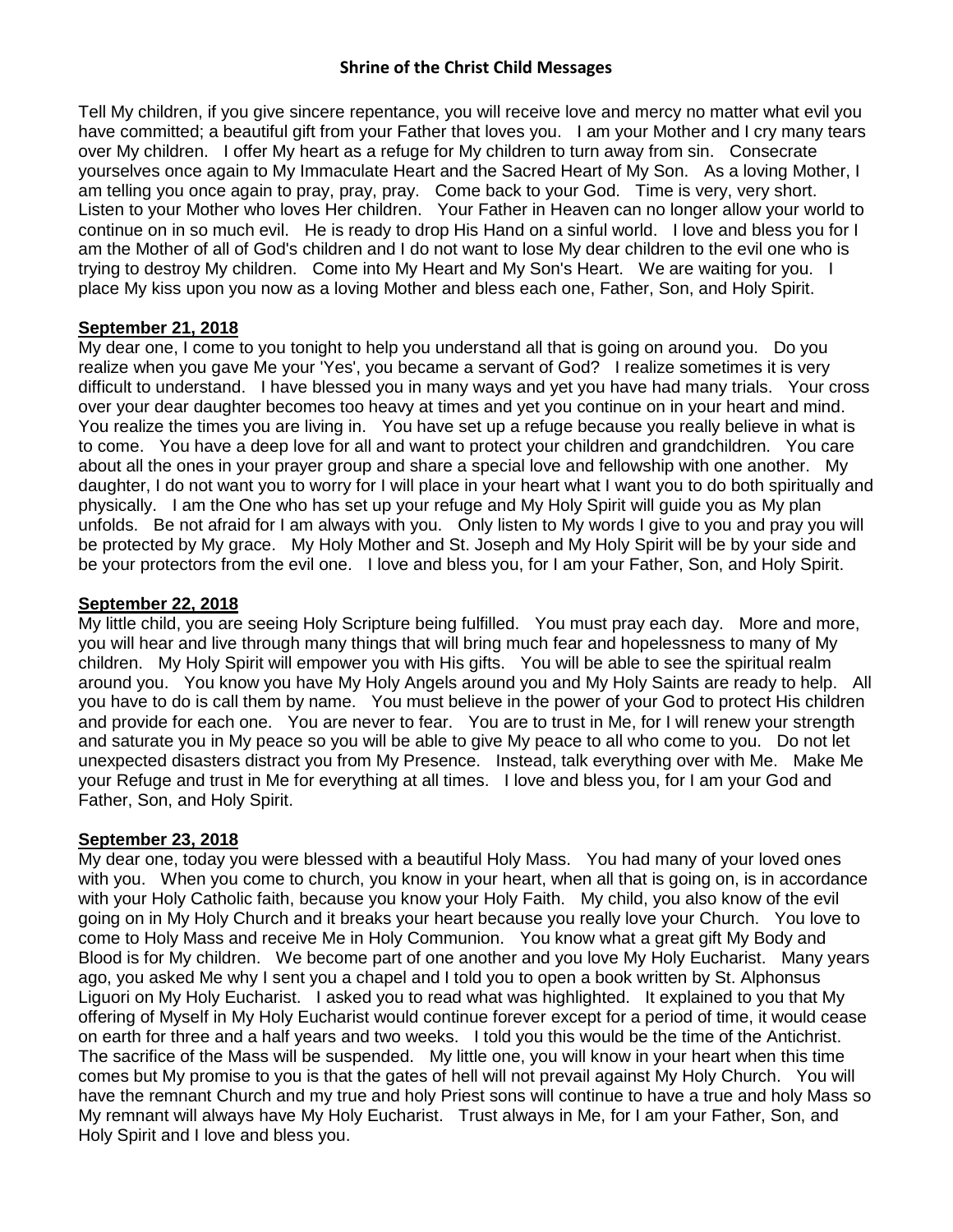#### **September 24, 2018**

My dear one, tonight I sent a child of Mine to you. She called and told you she was coming to fix your furniture. When she saw your home, you started talking about Me. I told you to take her to the chapel. She broke down and told you she just found out (illness omitted). You joined together in prayer and gave Me Glory and shared your love for Me. You helped her much more than you know. Continue to love and care for My children as I do. I love and bless you for I am your Father, Son, and Holy Spirit.

# **September 25, 2018**

My dear one, I am blessing you to be given grace to be confident in the mission I have given you. I guide and accompany you in all you do each day. I want you to realize I surround you with many angels and this is what I wish to do for all My dear ones and all they must do is ask, as you do. I want to fill all My children with love and grace and then you all will be able to give this gift to others. All I ask is for My dear ones is to become completely trusting in Me so I may enter into their being and bring them to become My Holy Saints. The days you are now living in are not easy. You will receive My strength and courage to go on by receiving Me in My Holy Eucharist. My children who believe in My true presence will be the ones to keep their Holy Faith alive. Satan wants to destroy My Holy Church but, it is he who will be brought down. Prepare yourselves, My children, with humility and sincere love for God and for one another. Be confident in the work you engage in and you will respond to the Holy Spirit. You have come into unity with My Sacred Heart and the Immaculate Heart of your Mother, Mary, and one another, and know you will be the ones to help My Holy Mother crush satan and be the weight of Her heel. All Her children who answered Her call and keep their faith will see the triumph of Her Immaculate Heart and the glorious coming of Jesus. Pray and trust and continue on to know, love, and serve your God. I love and bless you, for I am your Father, Son, and Holy Spirit.

#### **September 26, 2018**

My dear child, each and every day call on Saint Michael, the Archangel to help you. My children are in a great battle between good and evil. Ask him for his protection against the devil because My dear children need his protection and help for satan is trying to destroy My children and take them away from their faith in Me. But, rest assured, My child, by the power of your God and Father, I will cast satan and all evil spirits into hell. Trust in Me and know the battle has been won by My death on My Cross. I want all God's children to cleanse themselves with a good Confession and know all sins can be forgiven when you are truly sorry and seek forgiveness and give up your former ways of sin. I am coming as your Jesus of Love and Mercy to bring God your Father's children back to Him. Pray, for I love and bless you in the name of your Father, Son, and Holy Spirit.

### **September 27, 2018**

Little one, you have been working all day preparing for the ones I am sending you. My son, John, will speak and give My children the words I give to Him to share with all who I join together there. I am also sending you My Holy Priest -Sons to give My children a Holy Mass. You will all receive many blessings through My Holy Priest-Sons. You will receive Me in My Holy Eucharist and My Holy Spirit will enter each one and I will bless each one. And, after My son John leaves, I am sending (priest's name omitted) to bless each one once again and Father will also bless each one with a healing from Me. Know, some will be physical, some will be for a broken heart and spirit. Some will be spiritual but know each one will receive what I know is best for each one. For, I always do what is best for each child of Mine. I love and bless you for your 'yes' to do My Will and open your heart to help others, for I am your Father, Son, and Holy Spirit.

#### **September 28, 2018**

Little one, I do not want My children to fear the coming chastisement. All My children will receive and carry the sign of My Cross on their foreheads. This sign, only My chosen ones will be able to see. They will be instructed by My Holy Angels where to go and what to do. My faithful ones will be without any fear. You will be protected and taken care of by Heaven. You must realize ordinary life doesn't matter anymore. Turn your lives over to your Savior Jesus and your Mother Mary. Spend as much